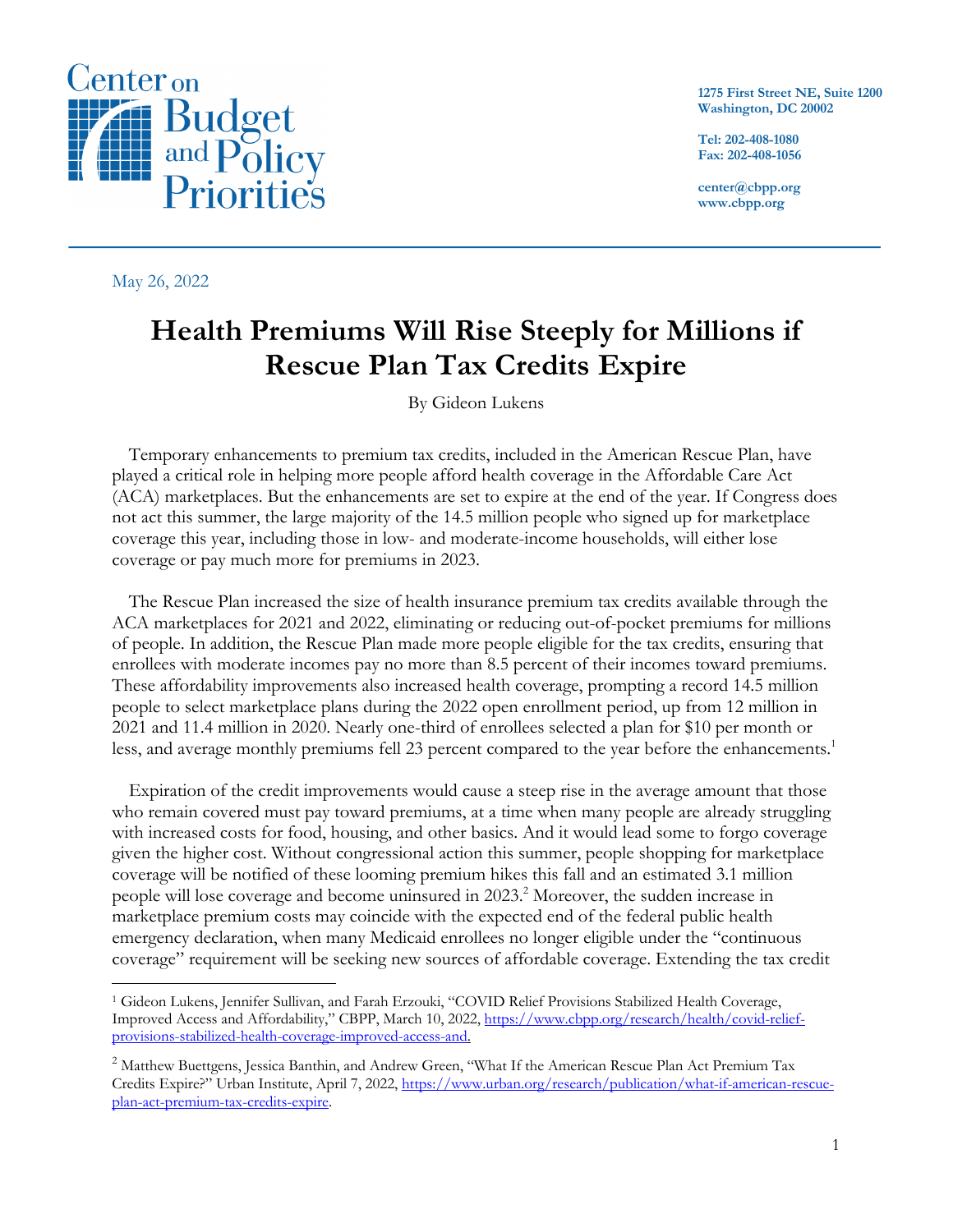improvements, while also closing the coverage gap in the 12 states that have not adopted the ACA Medicaid expansion, are critical steps to protect people from becoming uninsured and to ensure affordable health coverage for people of all incomes. 3

#### Millions Would Lose Coverage or Face Premium Hikes

If the Rescue Plan premium tax credit enhancements expire, 3.1 million people are projected to lose coverage and become uninsured in 2023, based on research by the Urban Institute.<sup>4</sup> Coverage losses would occur broadly across demographic and income groups. The largest percentage declines in coverage would occur among those with low and moderate incomes: the number of uninsured people between 138 and 400 percent of the federal poverty level would increase by over 17 percent. All age groups would experience significant increases in the number of people uninsured, including older people. For example, the number of 55- to 64-year-olds who are uninsured would increase by over 12 percent. The tremendous, recent gains in marketplace enrollment would be reversed.

Of those who remain in marketplace coverage, an estimated 8.9 million would see their premium subsidies reduced. Another 1.5 million people would keep some source of coverage, most of them individual market coverage on or off the marketplace, but lose their subsidies entirely, research by the Department of Health and Human Services projects. <sup>5</sup> The amounts people would have to pay for coverage would increase sharply. Subsidy losses would average \$406 a year for those who see reductions but remain in marketplace coverage and \$3,277 a year for those who lose their subsidies entirely but keep some source of coverage. <sup>6</sup> Premium increases would also occur broadly across income groups, age groups, and races and ethnicities. For example, the Urban Institute estimates that those with subsidized marketplace coverage and incomes between 150 and 400 percent of the federal poverty level (about \$20,000-\$54,000 for an individual in 2022) would pay over \$1,000 more per person in annual premiums.<sup>7</sup>

Expiration of the premium tax credit enhancements could come at a particularly difficult time for the potentially 15 million people estimated to lose Medicaid coverage after the federal public health emergency ends and states are no longer required to maintain continuous coverage for Medicaid enrollees.<sup>8</sup> These Medicaid enrollees who lose coverage, due for example to slight income increases, will be seeking other forms of coverage, and the far higher marketplace premiums that would result

<sup>3</sup> Laura Guerra-Cardus and Laura Harker, "Congress Needs to Act Now to Reduce Coverage Losses When Public Health Emergency Ends," CBPP, April 26, 2022, https://www.cbpp.org/blog/congress-needs-to-act-now-to-reducecoverage-losses-when-public-health-emergency-ends.

<sup>4</sup> Buettgens, Banthin, and Green, *op cit*.

<sup>5</sup> D. Keith Branham *et al.*, "Projected Coverage and Subsidy Impacts If the American Rescue Plan's Marketplace Provisions Sunset in 2023," Office of the Assistant Secretary for Planning and Evaluation (ASPE), Department of Health and Human Services, March 23, 2022, https://aspe.hhs.gov/reports/impacts-ending-american-rescue-planmarketplace-provisions.

<sup>6</sup> *Ibid.*

<sup>7</sup> Buettgens, Banthin, and Green, *op. cit*.

<sup>8</sup> Matthew Buettgens and Andrew Green, "What Will Happen to Medicaid Enrollees' Health Coverage after the Public Health Emergency?" Urban Institute, March 9, 2022, https://www.urban.org/research/publication/what-will-happenmedicaid-enrollees-health-coverage-after-public-health-emergency.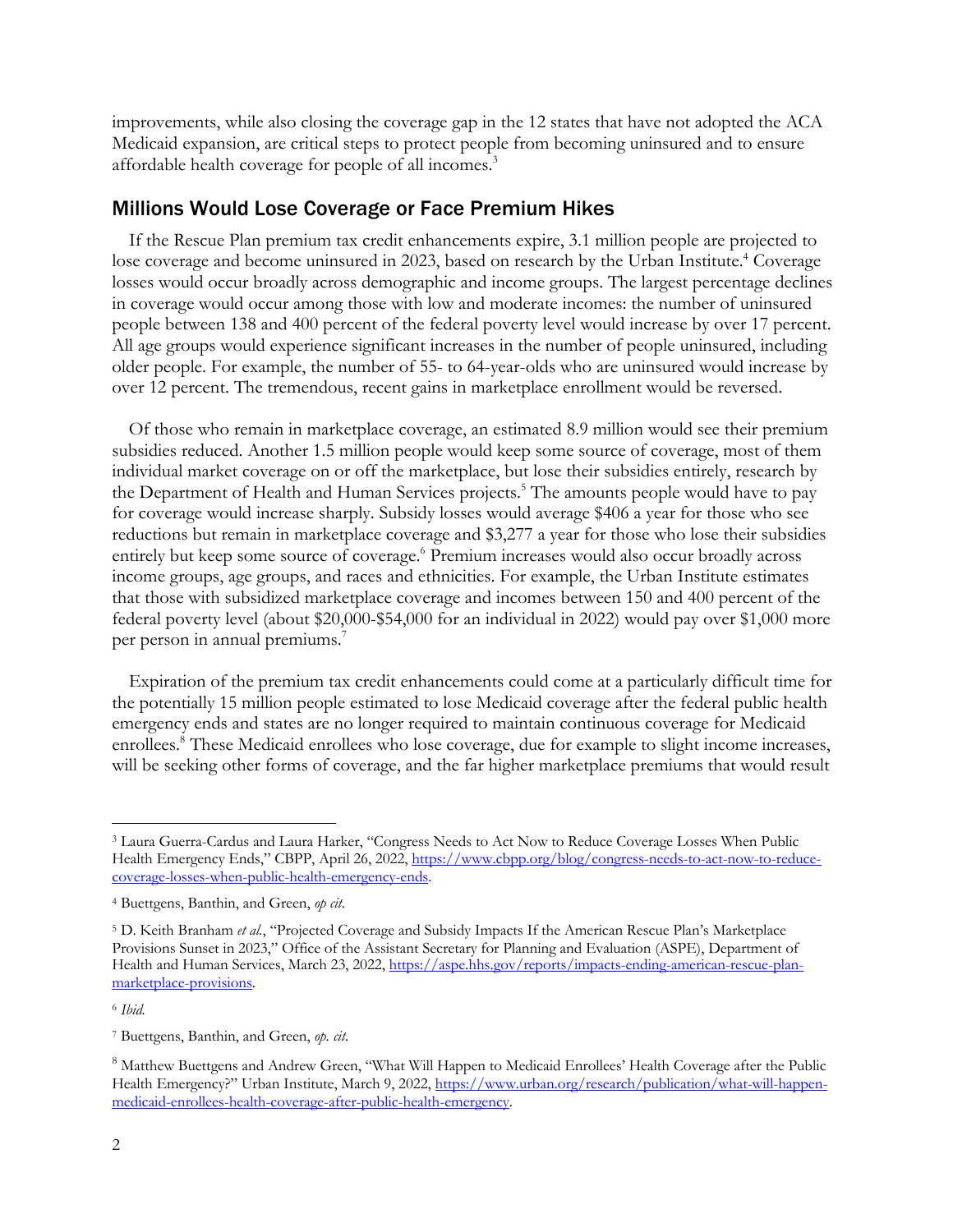if the Rescue Plan enhancements expire could be the deciding factor in whether they obtain marketplace coverage or become uninsured.

## Premiums Would Rise in Every State for Individuals and Families Across Ages, Income Levels

Premium costs would increase for marketplace enrollees of all ages and across income levels if the Rescue Plan expansions expire, and would come on top of inflation that is straining family budgets. Among those with lower incomes who would see their subsidies reduced, for example:

- A single individual making \$18,000 (139 percent of the poverty level) would no longer be eligible for a zero-premium plan and would see their monthly marketplace premium rise from \$0 to \$52 — an annual increase of \$624.
- A single individual making \$30,000 (232 percent of the poverty level) would see their monthly marketplace premium more than double, from \$82 to \$192 — an annual increase of \$1,320.
- A 60-year-old couple making \$45,000 (258 percent of the poverty level) would see monthly marketplace premiums increase from \$162 to \$321 — an annual increase of roughly \$1,900.
- A family of four making \$60,000 (226 percent of the poverty level) would see their monthly marketplace premium increase from \$152 to \$373 — an annual increase of about \$2,650. (See Appendix Table 1 for the costs facing people of various family sizes, ages, and incomes, and Figure 1 for a family of four at different income levels.)

The Rescue Plan also made those with incomes above 400 percent of the federal poverty level newly eligible for premium tax credits if their premiums are high enough. This has helped many people who do not have low incomes but do face high premium burdens to afford coverage. The Rescue Plan limited marketplace premiums to no more than 8.5 percent of income for this group; if the enhancements expire, this protection would be eliminated, and many would face dramatic premium hikes. For example:

- A typical 60-year-old couple making \$75,000 (430 percent of the poverty level) would see monthly marketplace premiums more than triple, from \$531 to \$1,860 — an annual increase of roughly \$16,000.
- A typical family of four making \$120,000 (452 percent of the poverty level) would see their monthly marketplace premium increase from \$850 to \$1,400 — an annual increase of about \$6,600.

<sup>&</sup>lt;sup>9</sup> CBPP calculations using 2022 benchmark (second-lowest cost silver tier plan) premiums with age adjustments and pre-Rescue Plan contribution percentages. Examples are not projections but rather illustrate the magnitude of the shift in costs that typical individuals and families under these scenarios would experience if the premium tax credit enhancements expire. Actual costs will be determined by future premiums, contribution percentages, and other unknown factors. These national estimates are applicable in all states except for a small number that have state-specific poverty levels and/or provide additional premium subsidies. The family of four includes two 40-year-old parents, a 10 year-old, and a 5-year-old. See Appendix Table 2 for state-specific estimates.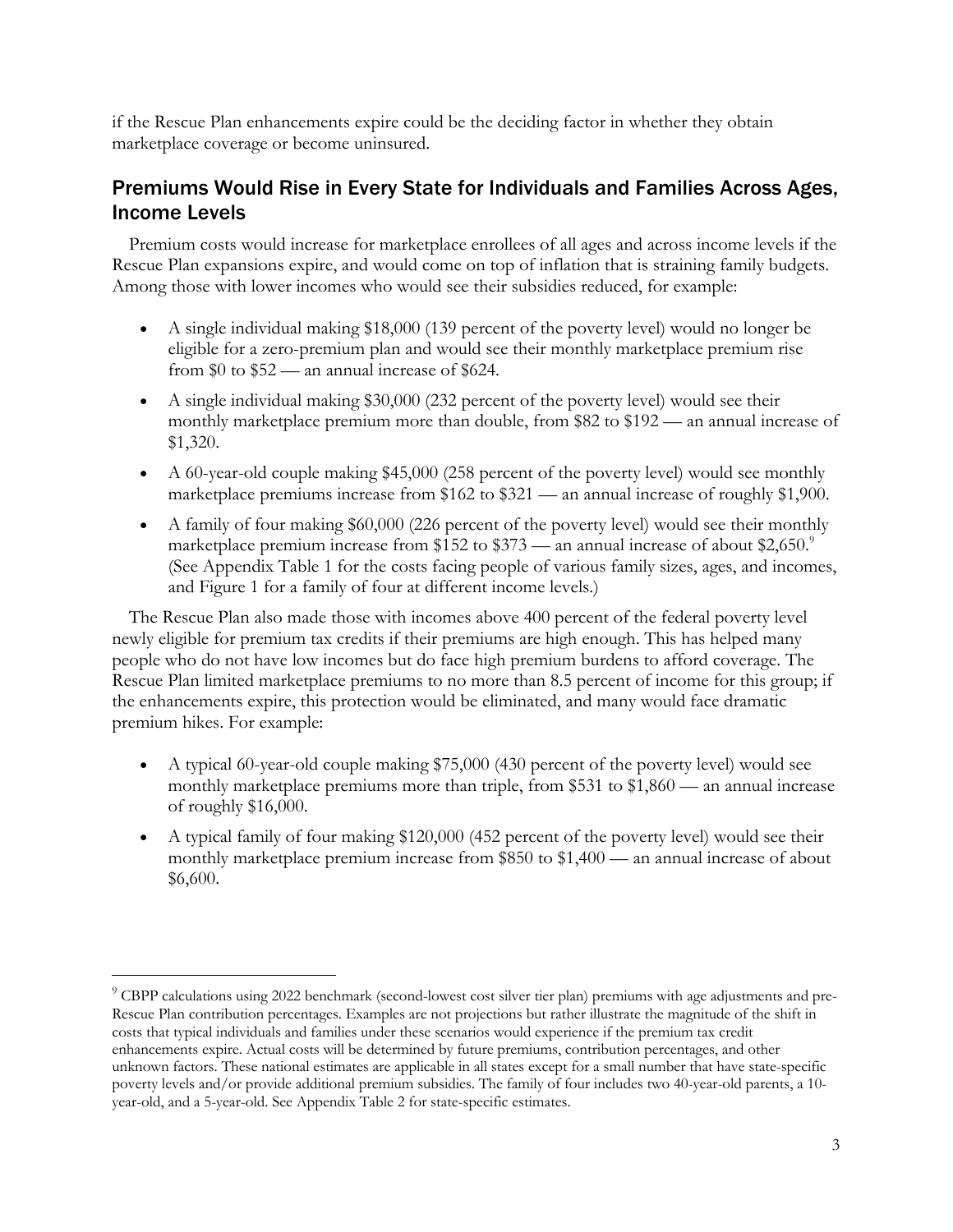# **Families Would Face High Premium Increases if Rescue Plan Tax Credit Enhancements Expire**

Annual premium for benchmark marketplace coverage for a family of four, based on national average premium



Source: CBPP calculations

CENTER ON BUDGET AND POLICY PRIORITIES I CBPP.ORG

#### Residents in Some States Face Particularly High Premium Increases

Residents in all states would see higher premiums, but in some states more than others. (See Appendix Table 2.) For example, due to the Rescue Plan enhancements, West Virginia's 2022 enrollees saved an average of \$1,536 in annual premiums, more than any other state using the HealthCare.gov platform.<sup>10</sup> If the enhancements are not extended, many in West Virginia would no longer be protected from the state's high average marketplace premiums; at \$752 per month for benchmark premiums (the second-lowest-cost silver plan), they are the second highest among all states and far higher than the national average of \$438.<sup>11</sup>

premiums/?currentTimeframe=0&sortModel=%7B%22colId%22:%22Location%22,%22sort%22:%22asc%22%7D. The ACA establishes metal tiers — bronze, silver, gold, and platinum — to organize plans for consumers and set standards for what deductibles and other charges insurers can include. See CBPP, "Cost-Sharing Charges in Marketplace Plans, Answers to Frequently Asked Questions," updated August 2020,

<sup>&</sup>lt;sup>10</sup> Centers for Medicare and Medicaid Services (CMS), "2022 Open Enrollment Report," https://www.cms.gov/files/document/health-insurance-exchanges-2022-open-enrollment-report-final.pdf.

<sup>&</sup>lt;sup>11</sup> Kaiser Family Foundation, Marketplace Average Benchmark Premiums, https://www.kff.org/health-reform/stateindicator/marketplace-average-benchmark-

http://www.healthreformbeyondthebasics.org/cost-sharing-charges-in-marketplace-health-insurance-plans-answers-tofrequently-asked-questions/.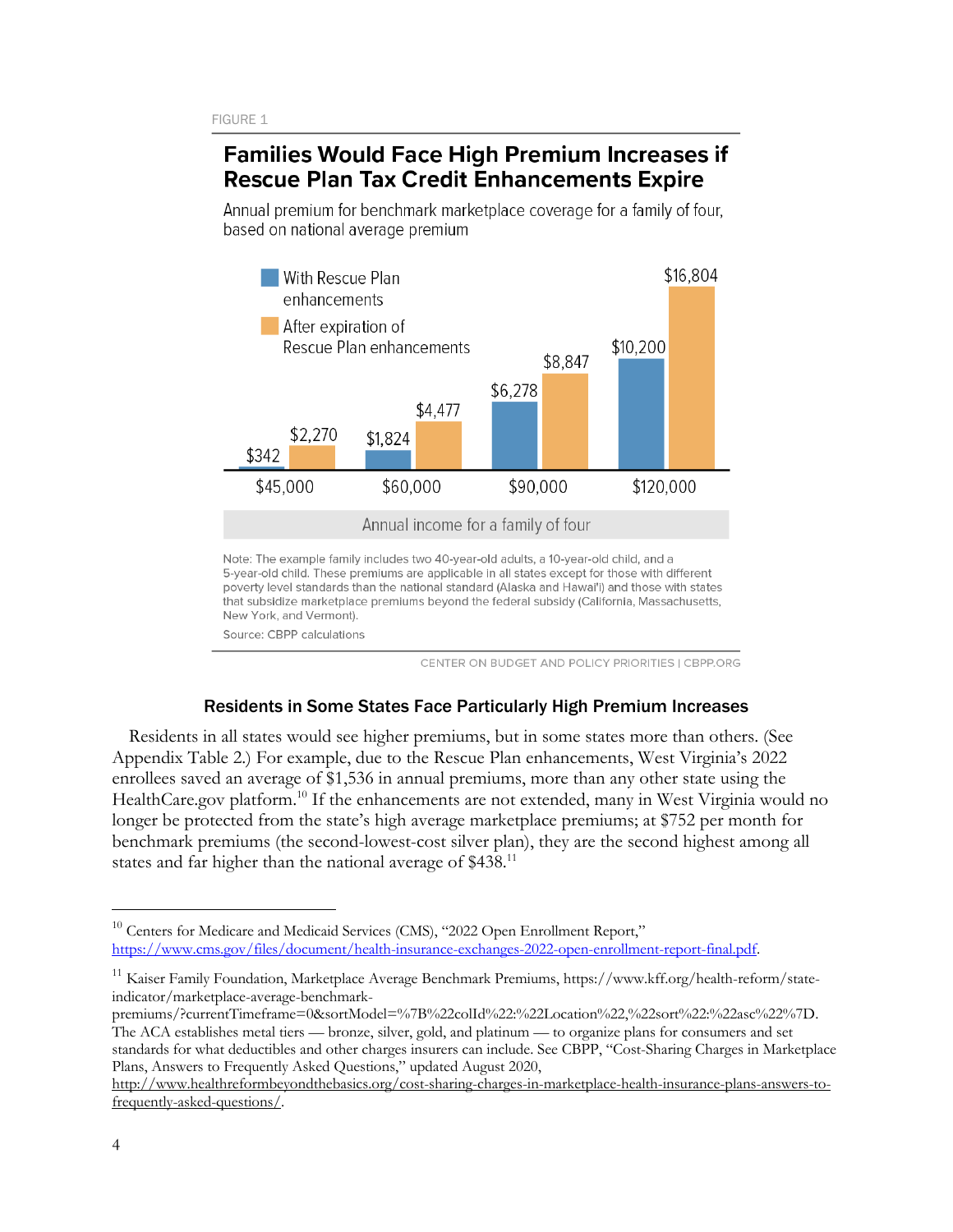As a result, residents in many states will face skyrocketing out-of-pocket cost increases. Part of the reason for West Virginia's high average marketplace premiums could be that their marketplace enrollees tend to be older than those in other states. Older enrollees, particularly those with incomes above 400 percent of the poverty level who would lose subsidies entirely, would likely face the largest premium hikes if the Rescue Plan enhancements expire. For example, a 60-year-old West Virginia couple making \$75,000 would see annual marketplace premiums increase from \$6,375 to over \$38,000. Families with moderate incomes would also face steep increases in West Virginia. For example, a family of four making \$120,000 would see their annual marketplace premium increase from \$10,200 to almost \$29,000. Cost spikes like this are likely to drive up the number of people forgoing coverage entirely.

Similarly, Wyoming marketplace enrollees saved \$1,392 in annual premiums thanks to the Rescue Plan, second only to West Virginia. Wyoming enrollees who lose their subsidies will be exposed to the state's high premiums, which at an average of \$762 per month for benchmark coverage are higher than any other state. In Wyoming, a 60-year-old couple making \$75,000 would see annual marketplace premiums increase from \$6,375 to nearly \$39,000, and a family of four making \$120,000 would see their annual marketplace premium increase from \$10,200 to over \$29,000.<sup>12</sup>

<sup>&</sup>lt;sup>12</sup> CBPP calculations using 2022 West Virginia and Wyoming average benchmark premiums with age adjustments and pre-Rescue Plan contribution percentages. These estimates illustrate the cost increases that typical individuals and families under these scenarios would face if the premium tax credit enhancements expire. Actual costs will be determined by future premiums, contribution percentages, and other unknown factors. The family of four includes two 40-year-old parents, a 10-year-old, and a 5-year-old. See Appendix Table 2 for estimates including all states.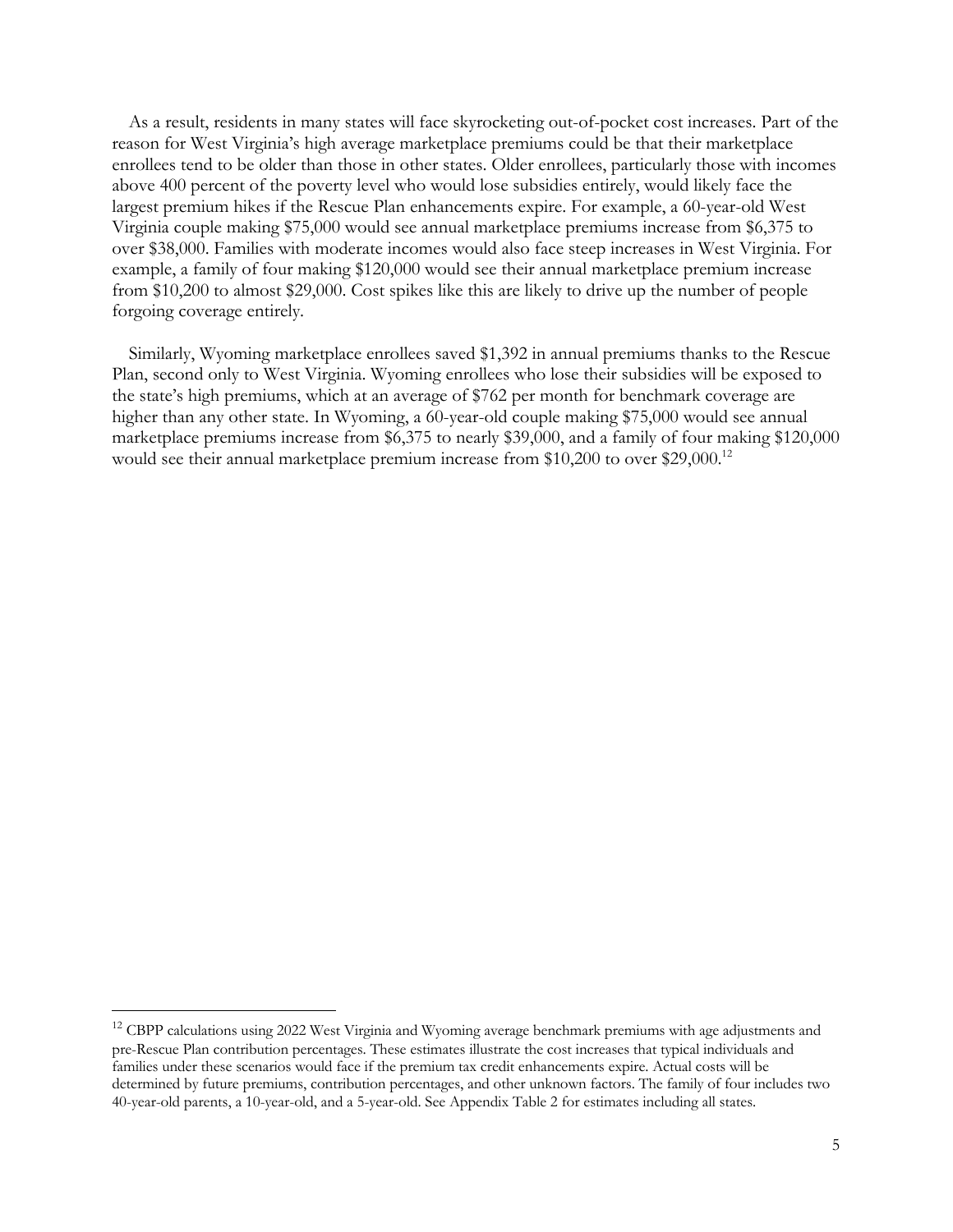# Appendix

#### APPENDIX TABLE 1

### Premiums Will Increase for Individuals, Couples, and Families at Various Income Levels if Premium Tax Credit Enhancements Expire

|                        | Annual marketplace premiums                              |                                              |                                               |                                   |  |  |  |  |
|------------------------|----------------------------------------------------------|----------------------------------------------|-----------------------------------------------|-----------------------------------|--|--|--|--|
|                        | <b>With Rescue Plan</b><br>enhancements<br>(current law) | <b>Rescue Plan</b><br>enhancements<br>expire | Premium increase<br>if enhancements<br>expire | Percentage<br>premium<br>increase |  |  |  |  |
| 45-year-old individual |                                                          |                                              |                                               |                                   |  |  |  |  |
| \$18,000 (139% FPL)    | \$0                                                      | \$624                                        | \$624                                         | N/A                               |  |  |  |  |
| \$30,000 (232% FPL)    | \$984                                                    | \$2,304                                      | \$1,320                                       | 134%                              |  |  |  |  |
| \$45,000 (349% FPL)    | \$3,251                                                  | \$4,424                                      | \$1,173                                       | 36%                               |  |  |  |  |
| \$60,000 (465% FPL)    | \$5,100                                                  | \$5,939                                      | \$839                                         | 16%                               |  |  |  |  |
| 60-year-old couple     |                                                          |                                              |                                               |                                   |  |  |  |  |
| \$30,000 (172% FPL)    | \$264                                                    | \$1,556                                      | \$1,292                                       | 489%                              |  |  |  |  |
| \$45,000 (258% FPL)    | \$1,944                                                  | \$3,857                                      | \$1,913                                       | 98%                               |  |  |  |  |
| \$60,000 (344% FPL)    | \$4,260                                                  | \$5,898                                      | \$1,638                                       | 38%                               |  |  |  |  |
| \$75,000 (430% FPL)    | \$6,375                                                  | \$22,324                                     | \$15,949                                      | 250%                              |  |  |  |  |
| <b>Family of four</b>  |                                                          |                                              |                                               |                                   |  |  |  |  |
| \$45,000 (169% FPL)    | \$342                                                    | \$2,270                                      | \$1,928                                       | 564%                              |  |  |  |  |
| \$60,000 (226% FPL)    | \$1,824                                                  | \$4,477                                      | \$2,653                                       | 145%                              |  |  |  |  |
| \$90,000 (339% FPL)    | \$6,278                                                  | \$8,847                                      | \$2,569                                       | 41%                               |  |  |  |  |
| \$120,000 (452% FPL)   | \$10,200                                                 | \$16,804                                     | \$6,604                                       | 65%                               |  |  |  |  |

Note: FPL = federal poverty level. Examples are illustrative and based on 2022 benchmark (second-lowest cost silver plan) premiums with age adjustments and pre-ARPA contribution percentages. The example family includes two 40-year-old parents, a 10-year-old, and a 5-year-old. Estimates are applicable in all states except for those with different poverty level standards than the national standard and/or subsidize marketplace premiums beyond the federal subsidy. See Appendix Table 2 for state-specific estimates.

Source: CBPP calculations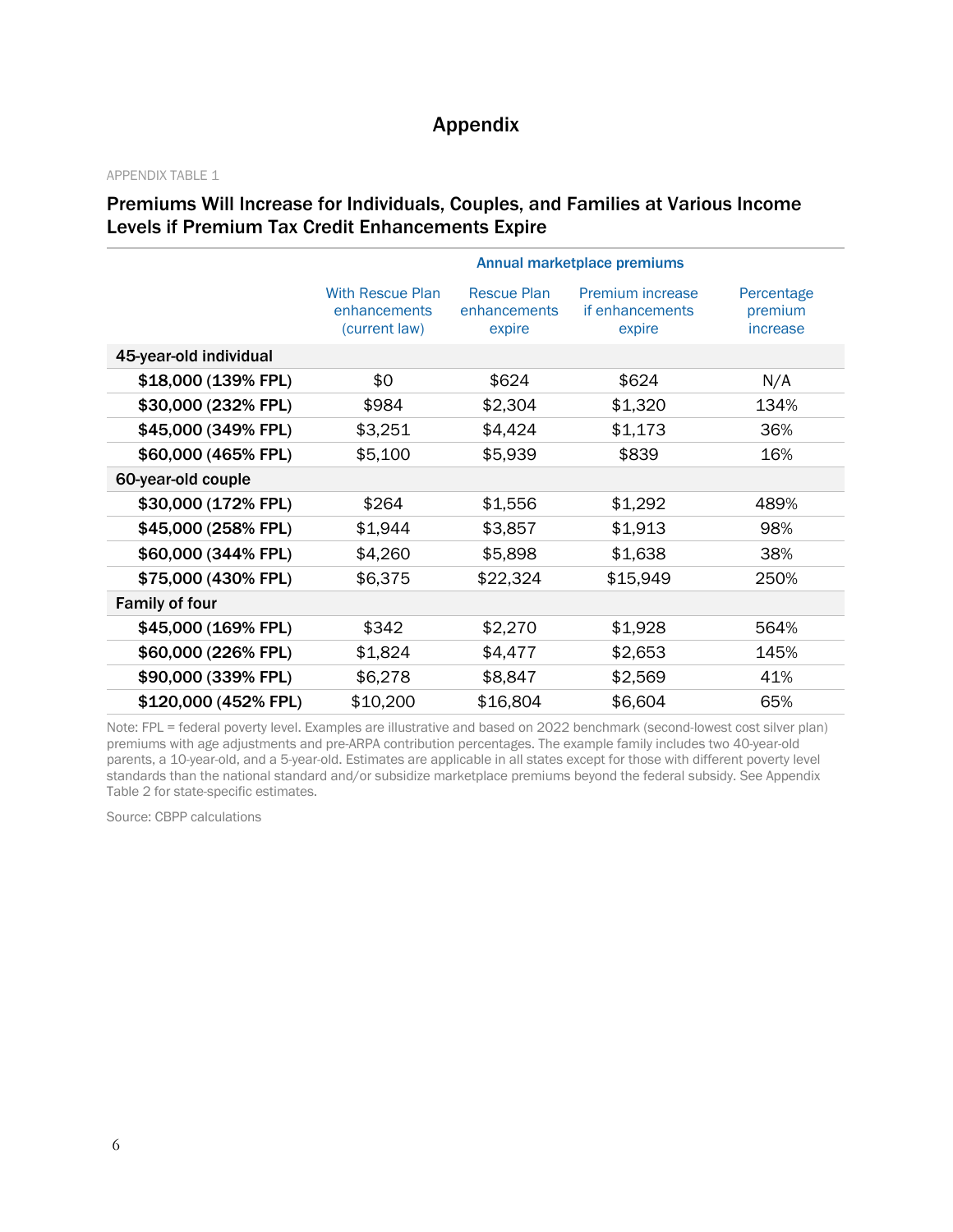#### APPENDIX TABLE 2

# Annual Premiums Will Increase for Individuals, Couples, and Families at Various Income Levels if Premium Tax Credit Enhancements Expire

|                         | 45-year-old individual; \$60,000 (465%<br>FPL)                   |                                                      |                                                       |                                                                  | 60-year-old couple; \$75,000 (430% FPL)           |                                                       |                                                                  | Family of four; \$120,000 (452% FPL)              |                                                       |  |
|-------------------------|------------------------------------------------------------------|------------------------------------------------------|-------------------------------------------------------|------------------------------------------------------------------|---------------------------------------------------|-------------------------------------------------------|------------------------------------------------------------------|---------------------------------------------------|-------------------------------------------------------|--|
| <b>State</b>            | <b>With Rescue</b><br>Plan<br>enhance-<br>ments<br>(current law) | <b>Rescue</b><br>Plan<br>enhance-<br>ments<br>expire | Premium<br>increase if<br>enhance-<br>ments<br>expire | <b>With Rescue</b><br>Plan<br>enhance-<br>ments<br>(current law) | <b>Rescue Plan</b><br>enhance-<br>ments<br>expire | Premium<br>increase if<br>enhance-<br>ments<br>expire | <b>With Rescue</b><br>Plan<br>enhance-<br>ments<br>(current law) | <b>Rescue Plan</b><br>enhance-<br>ments<br>expire | Premium<br>increase if<br>enhance-<br>ments<br>expire |  |
| U.S. average            | \$5,100                                                          | \$5,939                                              | \$839                                                 | \$6,375                                                          | \$22,324                                          | \$15,949                                              | \$10,200                                                         | \$16,804                                          | \$6,604                                               |  |
| Alabama                 | 5,100                                                            | 8,095                                                | 2,995                                                 | 6,375                                                            | 30,427                                            | 24,052                                                | 10,200                                                           | 21,447                                            | 11,247                                                |  |
| Alaska                  | 6,371                                                            | 9,654                                                | 3,283                                                 | 7,967                                                            | 36,289                                            | 28,322                                                | 12,752                                                           | 27,317                                            | 14,565                                                |  |
| Arizona                 | 5,100                                                            | 5,288                                                | 188                                                   | 6,375                                                            | 19,877                                            | 13,502                                                | 10,200                                                           | 14,963                                            | 4,763                                                 |  |
| <b>Arkansas</b>         | 5,100                                                            | 5,247                                                | 147                                                   | 6,375                                                            | 19,724                                            | 13,349                                                | 10,200                                                           | 14,848                                            | 4,648                                                 |  |
| California              | 5,100                                                            | 5,654                                                | 554                                                   | 6,375                                                            | 21,253                                            | 14,878                                                | 10,200                                                           | 15,999                                            | 5,799                                                 |  |
| Colorado                | 4,854                                                            | 4,854                                                | $\mathbf 0$                                           | 6,375                                                            | 18,246                                            | 11,871                                                | 10,200                                                           | 13,735                                            | 3,535                                                 |  |
| <b>Connecticut</b>      | 5,100                                                            | 7,878                                                | 2,778                                                 | 6,375                                                            | 29,612                                            | 23,237                                                | 10,200                                                           | 22,291                                            | 12,091                                                |  |
| <b>Delaware</b>         | 5,100                                                            | 7,430                                                | 2,330                                                 | 6,375                                                            | 27,930                                            | 21,555                                                | 10,200                                                           | 21,025                                            | 10,825                                                |  |
| District of<br>Columbia | 5,100                                                            | 5,625                                                | 525                                                   | 6,375                                                            | 19,995                                            | 13,620                                                | 10,200                                                           | 15,518                                            | 5,318                                                 |  |
| Florida                 | 5,100                                                            | 6,183                                                | 1,083                                                 | 6,375                                                            | 23,241                                            | 16,866                                                | 10,200                                                           | 17,495                                            | 7,295                                                 |  |
| Georgia                 | 5,100                                                            | 5,342                                                | 242                                                   | 6,375                                                            | 20,081                                            | 13,706                                                | 10,200                                                           | 15,116                                            | 4,916                                                 |  |
| Hawai'i                 | 5,868                                                            | 6,562                                                | 694                                                   | 7,334                                                            | 24,668                                            | 17,334                                                | 11,732                                                           | 18,569                                            | 6,837                                                 |  |
| Idaho                   | 5,100                                                            | 6,251                                                | 1,151                                                 | 6,375                                                            | 23,496                                            | 17,121                                                | 10,200                                                           | 17,687                                            | 7,487                                                 |  |
| <b>Illinois</b>         | 5,100                                                            | 5,668                                                | 568                                                   | 6,375                                                            | 21,304                                            | 14,929                                                | 10,200                                                           | 16,037                                            | 5,837                                                 |  |
| Indiana                 | 5,100                                                            | 5,396                                                | 296                                                   | 6,375                                                            | 20,285                                            | 13,910                                                | 10,200                                                           | 15,270                                            | 5,070                                                 |  |
| lowa                    | 5,100                                                            | 6,806                                                | 1,706                                                 | 6,375                                                            | 25,586                                            | 19,211                                                | 10,200                                                           | 19,260                                            | 9,060                                                 |  |
| Kansas                  | 5,100                                                            | 6,101                                                | 1,001                                                 | 6,375                                                            | 22,935                                            | 16,560                                                | 10,200                                                           | 17,265                                            | 7,065                                                 |  |
| Kentucky                | 5,100                                                            | 5,247                                                | 147                                                   | 6,375                                                            | 19,724                                            | 13,349                                                | 10,200                                                           | 14,848                                            | 4,648                                                 |  |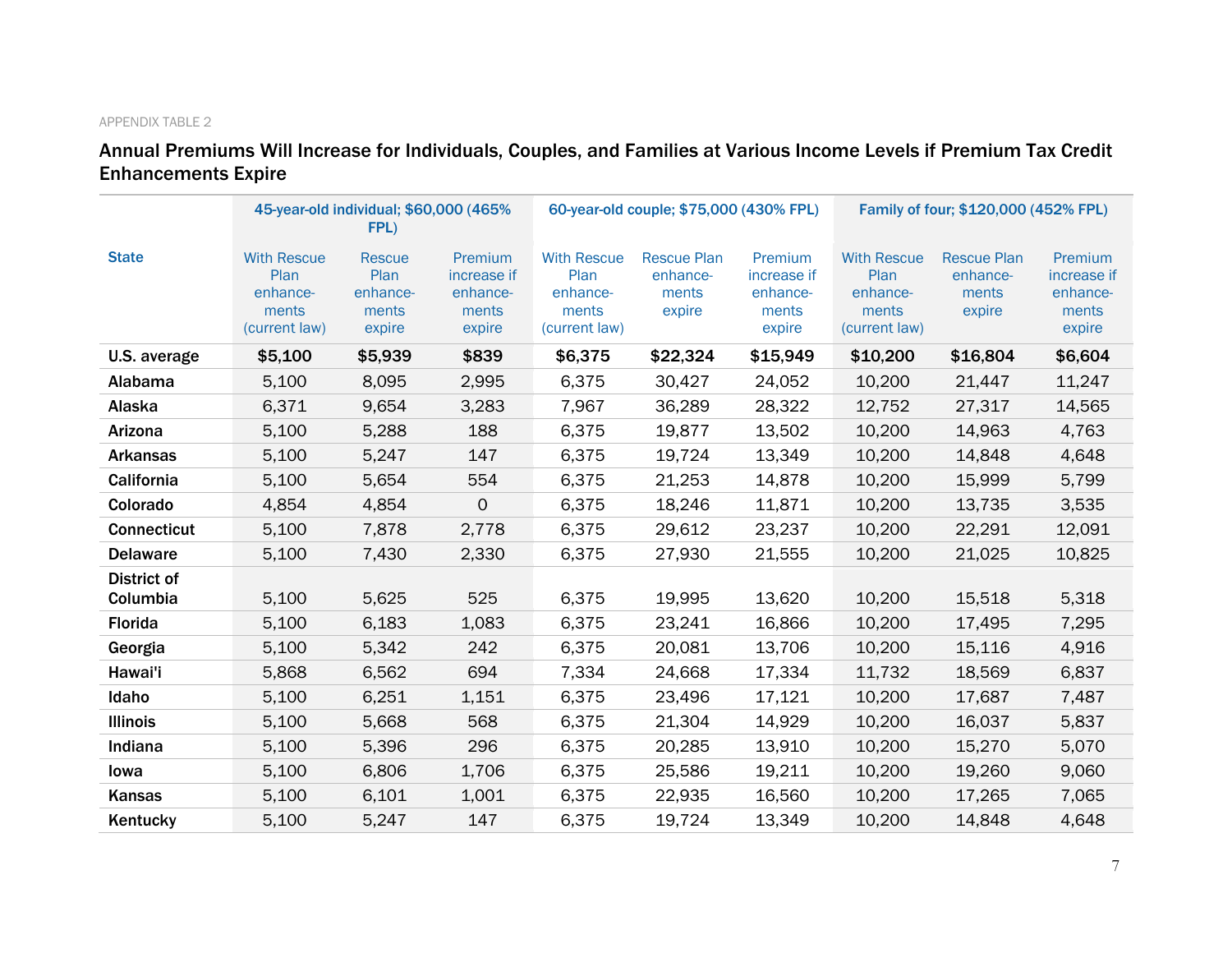#### APPENDIX TABLE 2

## Annual Premiums Will Increase for Individuals, Couples, and Families at Various Income Levels if Premium Tax Credit Enhancements Expire

|                         |                                                                  | 45-year-old individual; \$60,000 (465%)<br>FPL)      |                                                       |                                                                  | 60-year-old couple; \$75,000 (430% FPL)           |                                                       |                                                                  | Family of four; \$120,000 (452% FPL)              |                                                       |  |
|-------------------------|------------------------------------------------------------------|------------------------------------------------------|-------------------------------------------------------|------------------------------------------------------------------|---------------------------------------------------|-------------------------------------------------------|------------------------------------------------------------------|---------------------------------------------------|-------------------------------------------------------|--|
| <b>State</b>            | <b>With Rescue</b><br>Plan<br>enhance-<br>ments<br>(current law) | <b>Rescue</b><br>Plan<br>enhance-<br>ments<br>expire | Premium<br>increase if<br>enhance-<br>ments<br>expire | <b>With Rescue</b><br>Plan<br>enhance-<br>ments<br>(current law) | <b>Rescue Plan</b><br>enhance-<br>ments<br>expire | Premium<br>increase if<br>enhance-<br>ments<br>expire | <b>With Rescue</b><br>Plan<br>enhance-<br>ments<br>(current law) | <b>Rescue Plan</b><br>enhance-<br>ments<br>expire | Premium<br>increase if<br>enhance-<br>ments<br>expire |  |
| Louisiana               | 5,100                                                            | 7,335                                                | 2,235                                                 | 6,375                                                            | 27,573                                            | 21,198                                                | 10,200                                                           | 20,756                                            | 10,556                                                |  |
| <b>Maine</b>            | 5,100                                                            | 5,790                                                | 690                                                   | 6,375                                                            | 21,763                                            | 15,388                                                | 10,200                                                           | 16,382                                            | 6,182                                                 |  |
| Maryland                | 4,447                                                            | 4,447                                                | $\mathsf{O}\xspace$                                   | 6,375                                                            | 16,717                                            | 10,342                                                | 10,200                                                           | 12,584                                            | 2,384                                                 |  |
| <b>Massachusetts</b>    | 5,063                                                            | 5,063                                                | $\mathbf 0$                                           | 6,375                                                            | 15,850                                            | 9,475                                                 | 10,200                                                           | 14,369                                            | 4,169                                                 |  |
| Michigan                | 4,610                                                            | 4,610                                                | $\mathsf{O}$                                          | 6,375                                                            | 17,329                                            | 10,954                                                | 10,200                                                           | 13,045                                            | 2,845                                                 |  |
| Minnesota               | 4,434                                                            | 4,434                                                | $\Omega$                                              | 6,375                                                            | 16,666                                            | 10,291                                                | 10,200                                                           | 13,313                                            | 3,113                                                 |  |
| <b>Mississippi</b>      | 5,100                                                            | 6,074                                                | 974                                                   | 6,375                                                            | 22,833                                            | 16,458                                                | 10,200                                                           | 16,094                                            | 5,894                                                 |  |
| <b>Missouri</b>         | 5,100                                                            | 5,993                                                | 893                                                   | 6,375                                                            | 22,527                                            | 16,152                                                | 10,200                                                           | 16,958                                            | 6,758                                                 |  |
| <b>Montana</b>          | 5,100                                                            | 6,549                                                | 1,449                                                 | 6,375                                                            | 24,617                                            | 18,242                                                | 10,200                                                           | 18,531                                            | 8,331                                                 |  |
| Nebraska                | 5,100                                                            | 8,067                                                | 2,967                                                 | 6,375                                                            | 30,325                                            | 23,950                                                | 10,200                                                           | 22,828                                            | 12,628                                                |  |
| Nevada                  | 5,100                                                            | 5,193                                                | 93                                                    | 6,375                                                            | 19,520                                            | 13,145                                                | 10,200                                                           | 14,694                                            | 4,494                                                 |  |
| <b>New</b><br>Hampshire | 4,190                                                            | 4,190                                                | $\Omega$                                              | 6,375                                                            | 15,749                                            | 9,374                                                 | 10,200                                                           | 11,855                                            | 1,655                                                 |  |
| <b>New Jersey</b>       | 5,100                                                            | 5,749                                                | 649                                                   | 6,375                                                            | 21,610                                            | 15,235                                                | 10,200                                                           | 16,267                                            | 6,067                                                 |  |
| <b>New Mexico</b>       | 5,100                                                            | 5,274                                                | 174                                                   | 6,375                                                            | 19,826                                            | 13,451                                                | 10,200                                                           | 14,924                                            | 4,724                                                 |  |
| <b>New York</b>         | 5,100                                                            | 7,104                                                | 2,004                                                 | 6,375                                                            | 14,208                                            | 7,833                                                 | 10,200                                                           | 20,246                                            | 10,046                                                |  |
| <b>North Carolina</b>   | 5,100                                                            | 6,834                                                | 1,734                                                 | 6,375                                                            | 25,687                                            | 19,312                                                | 10,200                                                           | 19,337                                            | 9,137                                                 |  |
| <b>North Dakota</b>     | 5,100                                                            | 6,739                                                | 1,639                                                 | 6,375                                                            | 25,331                                            | 18,956                                                | 10,200                                                           | 19,068                                            | 8,868                                                 |  |
| Ohio                    | 5,085                                                            | 5,085                                                | $\mathbf 0$                                           | 6,375                                                            | 19,113                                            | 12,738                                                | 10,200                                                           | 14,387                                            | 4,187                                                 |  |
| <b>Oklahoma</b>         | 5,100                                                            | 6,752                                                | 1,652                                                 | 6,375                                                            | 25,382                                            | 19,007                                                | 10,200                                                           | 19,106                                            | 8,906                                                 |  |